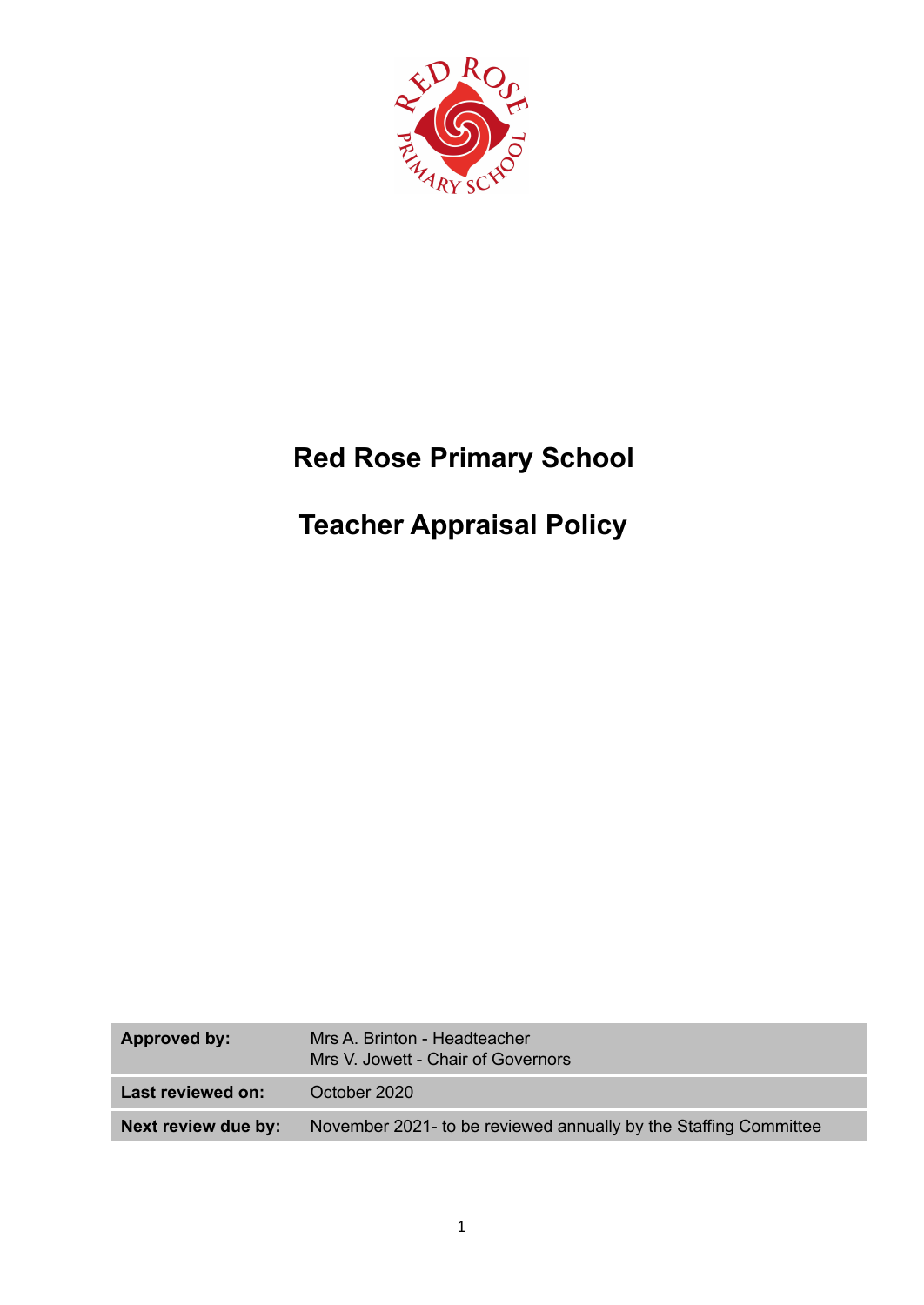

## **1 Purpose**

This policy sets out the framework for a clear and consistent assessment of the overall performance of teachers, including the headteacher, and for supporting their development within the context of the school's plan for improving educational provision and performance, and the standards expected of teachers.

This policy is in accordance with The Education (School Teachers' Appraisal) (England) Regulations 2012 which apply to all maintained schools in England, including maintained special schools, and to local authorities in respect of centrally employed (or unattached) teachers.

# **2 Application of the policy**

This policy applies to the headteacher and to all teachers employed by the school, trust or local authority, except for the following:

- those on contracts of less than one term:
- those undergoing induction (i.e. NQTs);
- *●* those who are subject to the Teacher Capability Policy.

# **3 Performance Standards**

Overall performance includes meeting performance objectives, meeting the Teachers Standards, and effectively carrying out their job role and responsibilities.

All teachers will be assessed against the **Teachers' Standards**, published by the Department for Education in July 2011. A copy of the Teachers' Standards is available on the extranet.

In addition **Upper Pay Range teachers** will be assessed to determine whether they are **highly competent** in all of the Teachers Standards and that their achievements and contribution to the school has been **substantial** and **sustained.** Definitions within this school for substantial and sustained are included in the school's Teacher Pay Policy.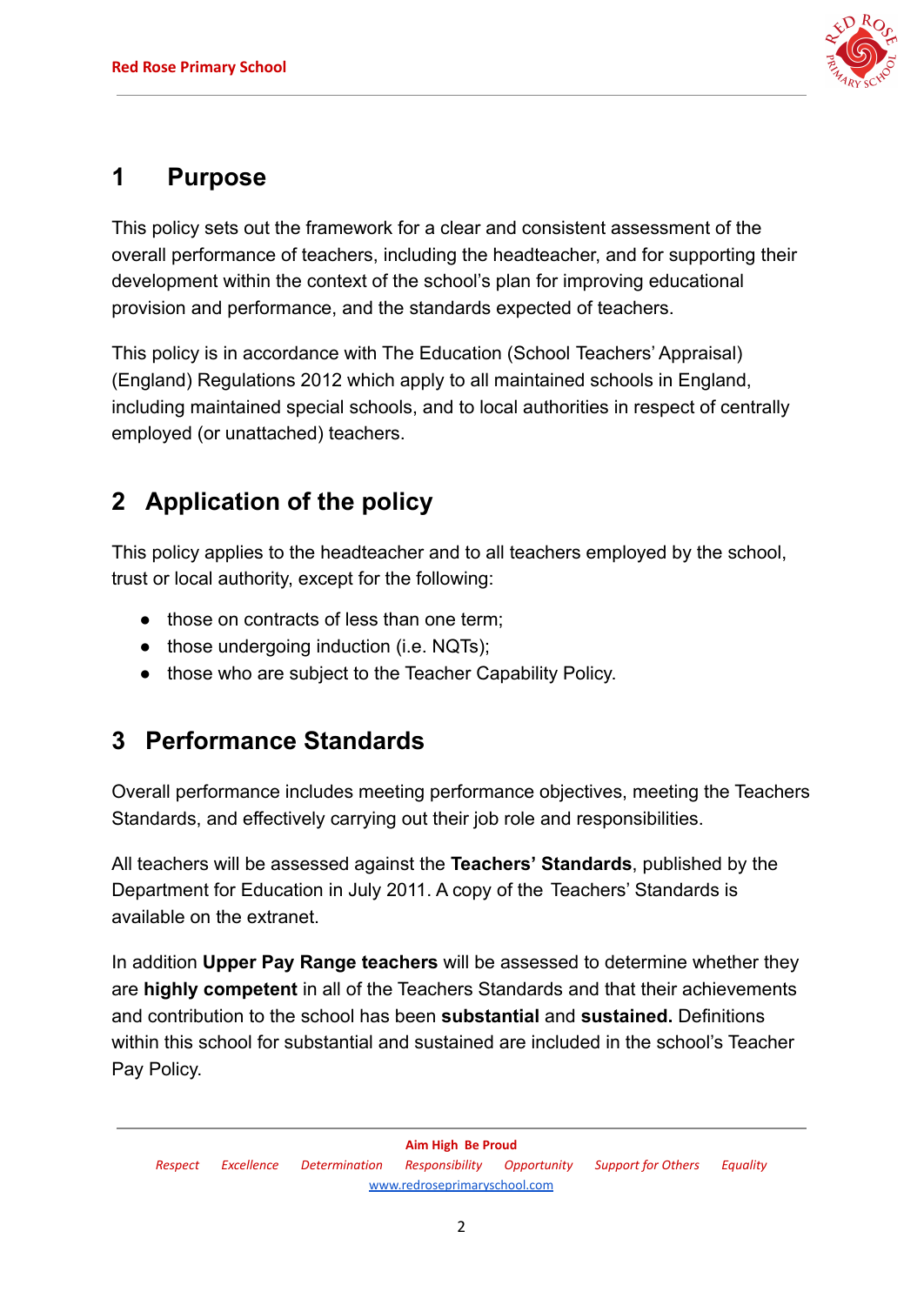

The governing body or headteacher, will also determine whether certain teachers should also be assessed against other sets of relevant standards, e.g. Qualified Teacher Learning and Skills (QTLS) status. Teachers will be informed at the beginning of the appraisal period if they are to be assessed against any other relevant standards.

For headteachers the DfE 'National Standards of Excellence for Headteachers' 2015, can be used to inform the appraisal process. A copy of these standards are available on the extranet.

## **4 Development and support**

The appraisal process in this school is intended to be a supportive and developmental process designed to ensure that teachers:

- have the skills and support they need to carry out their role effectively;
- can continue to improve their professional practice and to develop and progress as teachers.

Teachers should receive constructive feedback on their performance throughout the appraisal period.

The appraisal process will inform continuing professional development and will also be used to determine decisions on pay progression. The school wishes to encourage a culture in which all teachers take responsibility for improving their teaching through appropriate professional development. This will be linked to school improvement priorities and to the ongoing professional development needs and priorities of teachers, within the constraints of the school budget.

# **5 The appraisal period**

The appraisal period will run for twelve months from 1 September to 31 August*.*

Teachers who are employed on a fixed term contract of at least one term but less than one year will have their performance managed in accordance with the principles underpinning this policy. The length of the appraisal period will be determined by the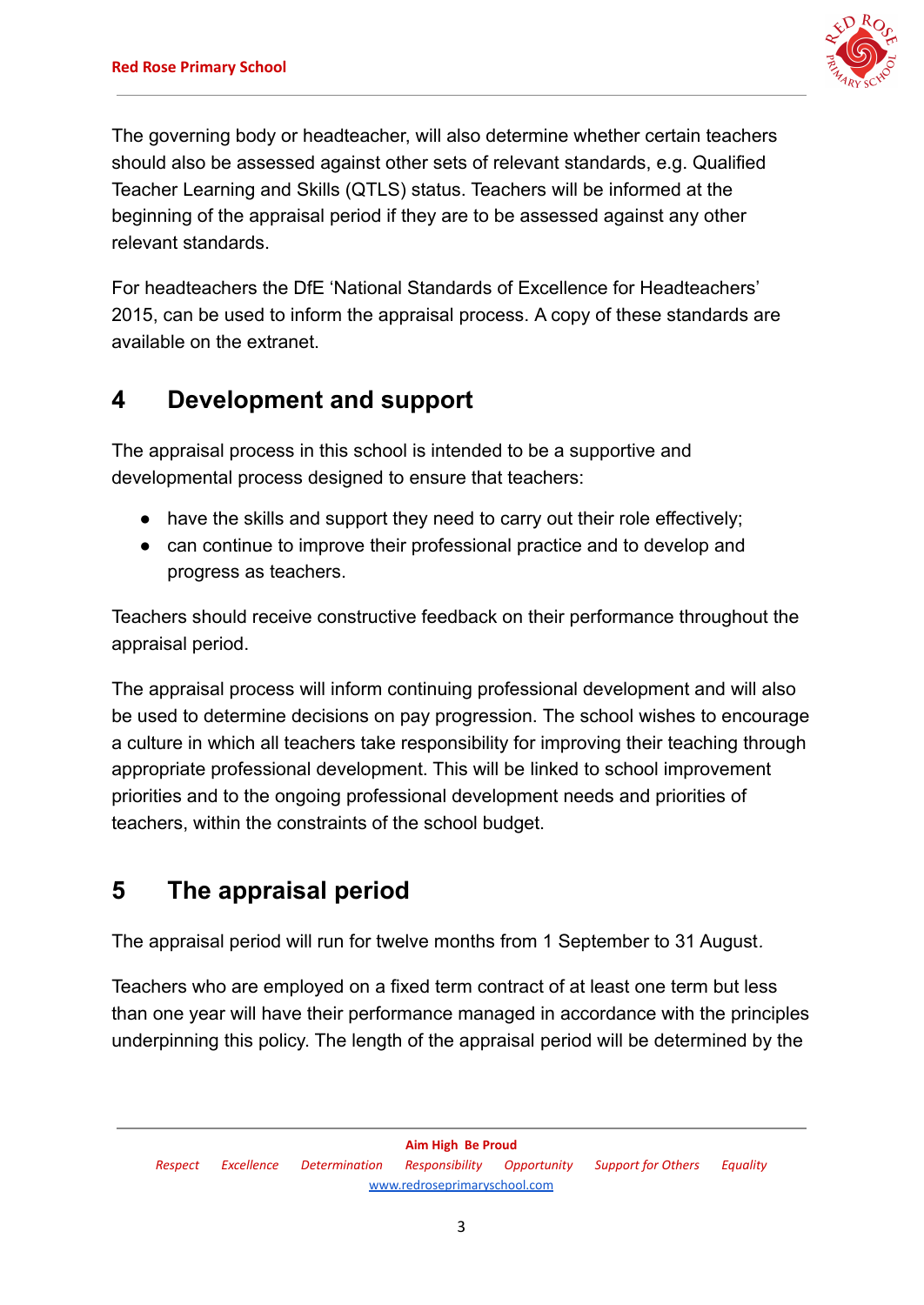

duration of their contract and an individual teacher's objectives should take account of the length of contract.

Where a teacher starts their employment at the school part way through an appraisal period, the length of the first period will need to be determined with a view to bringing this in line with other teachers as soon as possible.

Where an existing teacher transfers to a new post within the school part way through an appraisal period their objectives should be reviewed and amended where appropriate, and the school should decide whether the same appraiser continues for the remainder of the period.

# **6 Appointing appraisers**

All appraisers, other than those appraising headteachers, will be qualified teachers. The headteacher will decide who will appraise teachers.

The headteacher will be appraised by the governing body, supported by a suitably skilled and/or experienced external adviser, e.g. School Leadership Advisers, who has been appointed by the governing body for that purpose.

In this school the task of appraising the headteacher, including the setting of objectives, will be delegated to a minimum of two performance management governors, determined by the governing body.

Under the Collaboration Regulations, where a headteacher is temporarily responsible for more than one school, the governing bodies may arrange for a joint committee made up of governors from all the schools involved to be established to oversee the headteacher's pay and performance management arrangements and other relevant staffing issues.

Where it becomes apparent that the appraiser will be absent for the majority of the appraisal period, another appropriate teacher may take on the appraiser role as determined by the headteacher (or by the chair of governors in respect of headteacher absence).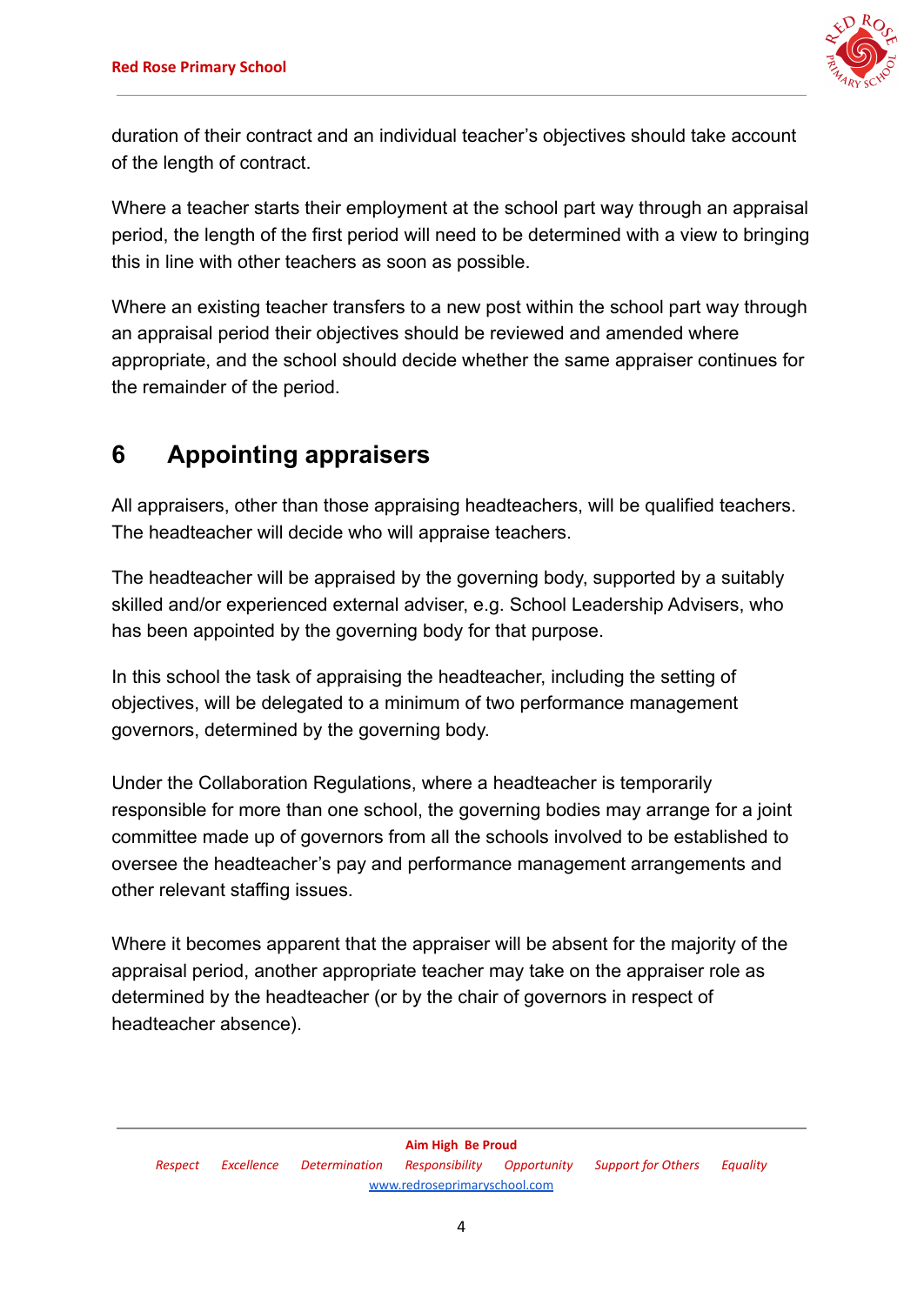

# **7 Appraisal meeting - setting objectives**

Before, or as soon as practicable after, the start of each appraisal period an appraisal meeting will be held to set teacher's objectives and to assess the teacher's professional development needs, identifying any action that should be taken to address these needs.

There is no statutory right for teacher's to be accompanied by a trade union representative or work colleague at any meetings during the appraisal process.

The headteacher's objectives will be set by the performance management governors after consultation with the external adviser e.g. School Leadership Adviser.

The objectives set for each teacher, will be Specific, Measurable, Achievable, Realistic and Time-bound and based on aspects that are within their control. Objectives will be appropriate to the teacher's role, responsibilities and level of experience. They should be clearly defined and indicate what success may look like. The number of objectives for each teacher should be reasonable, and this will normally be a **maximum of three objectives.** Objectives should not be based on teacher generated data and/or predictions or based on data for a single group of pupils, however objectives can be agreed in relation to robust assessment data if appropriate ('[Making Data Work' report\)](https://assets.publishing.service.gov.uk/government/uploads/system/uploads/attachment_data/file/754349/Workload_Advisory_Group-report.pdf)

The objectives set for each teacher should take account of the following:

- Links to the school's plans and priorities for improving the school's educational provision and performance and improving the education of pupils at that school;
- The school improvement plan and development planning;
- School self-evaluation;
- The scope and context of the particular role;
- Any specific needs (e.g. for improvement) for the teacher;
- The professional aspirations of the teacher where possible.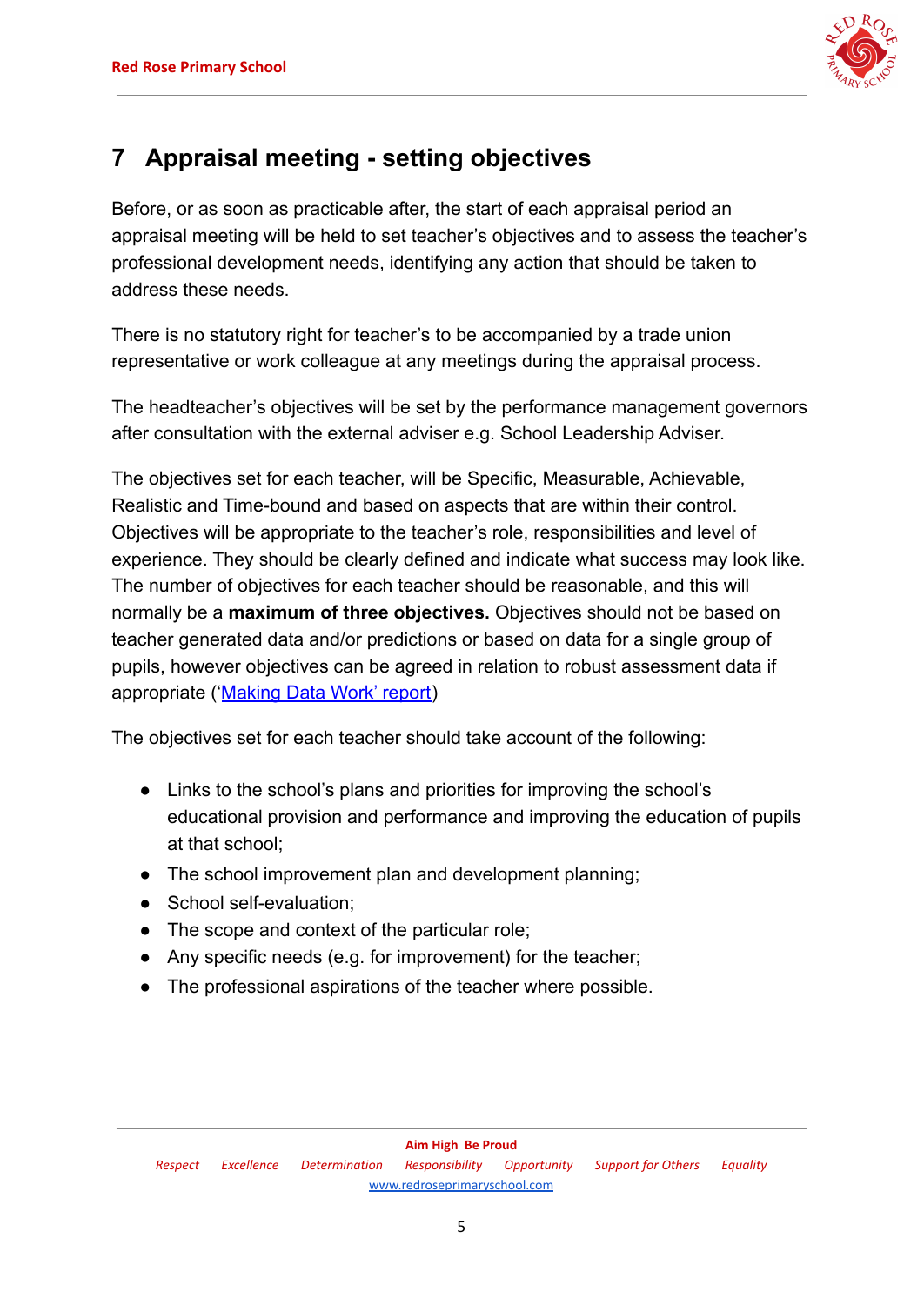

The appraiser and teacher will seek to agree the objectives but, if that is not possible, the appraiser will determine the objectives. Appraisees may record their comments alongside objectives if required.

Teachers may wish to undertake a 'self review' against the Teachers Standards and could bring evidence that is available from day to day practice to support their evaluation against the teachers standards. This can assist discussions regarding the Teachers Standards during the appraisal process and will ensure overall performance is assessed as well as performance against agreed objectives.

A template teacher appraisal review statement is available on the extranet.

### **8 Reviewing performance**

### **8.1 Observation**

This school believes that observation of classroom practice and other responsibilities is an important way of assessing teachers' performance and identifying any particular strengths and areas for development they may have. It can also capture useful information which can inform school improvement more generally. All observation will be carried out in a professional and supportive manner.

For the purposes of appraisal, teachers' performance will be observed on an appropriate and reasonable number of occasions. Wherever possible observations will be agreed in advance by the appraiser with the appraisee, giving reasonable notice and confirming the context of the lesson to be observed, based on the individual circumstances of the teacher and the overall needs of the school.

The total amount of classroom observation arranged for each teacher **will be no more than 3 hours** in each appraisal period. In exceptional circumstances this maximum limit may be exceeded, where concerns have been raised about a teacher's performance, or where the teacher requests additional observation visits or voluntarily participates in peer observations. This limit does not apply in circumstances outside of the appraisal process e.g. for reviews linked to school improvement and for school self-evaluation purposes or during OFSTED inspections.

The observation should provide evidence of the teacher's performance against the Teachers Standards and evidence to inform the achievement of objectives.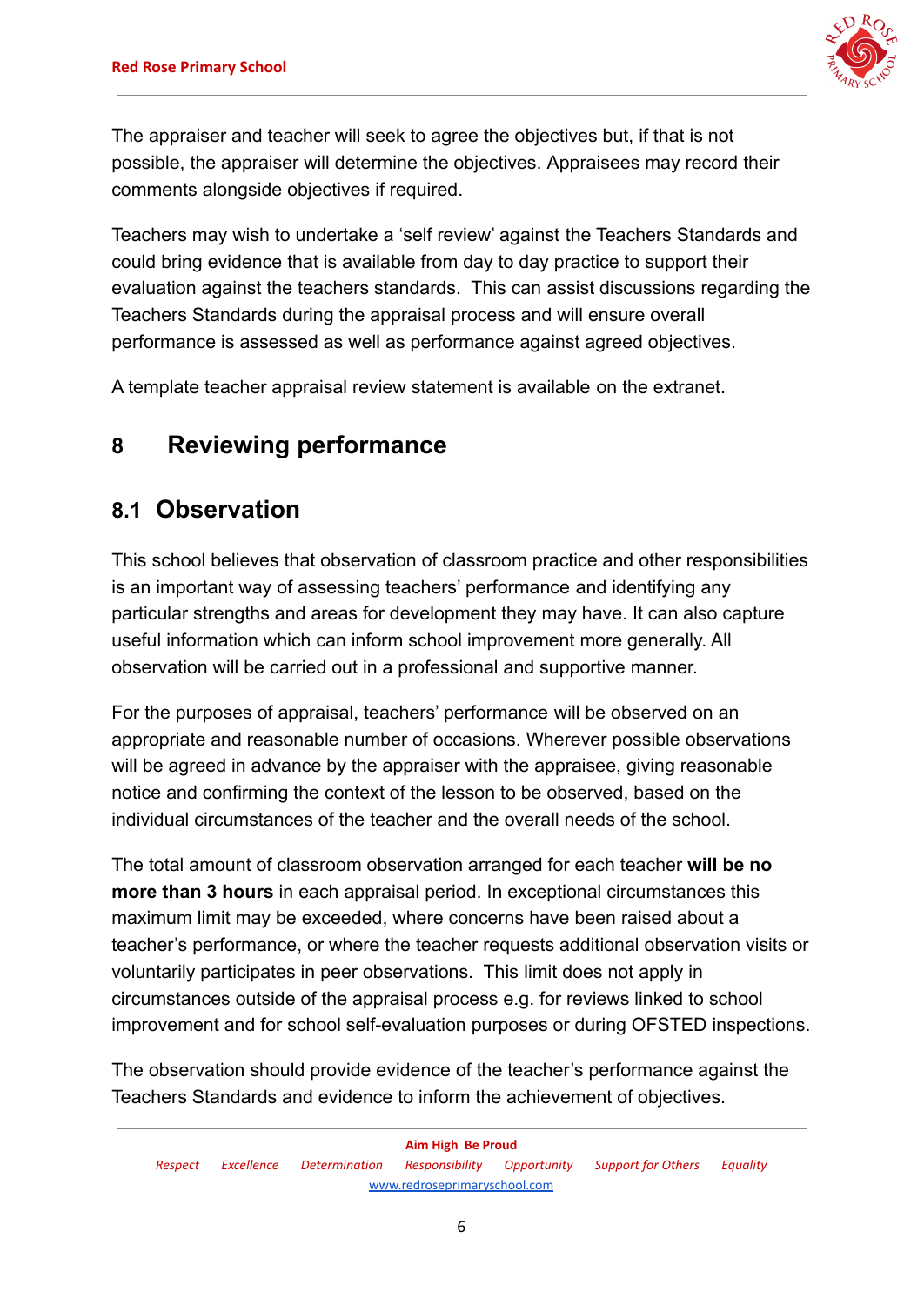

Classroom observations will normally be undertaken by the headteacher, or other appropriate colleague, who has Qualified Teacher Status (QTS).

Oral feedback will be given as soon as possible after the observation and, wherever possible, no later than the end of the following working day. Written feedback will be provided within five working days.

The written feedback will include the date on which the observation took place, the activities and actions observed and the length of the observation. The teacher will be able to add or attach written comments to the feedback document.

If issues emerge that were not part of the focus of the observation these should also be covered in the written feedback and action taken where appropriate, in accordance with this policy.

Feedback will highlight particular areas of strength as well as any areas that require further development. This could result in areas for development which feed into an individual teacher's continuing professional development (CPD) or areas of strength which may feed into CPD across the school. For example, this could include the development of peer and/or joint observations with staff, as part of their CPD development.

In addition to formal observations, the headteacher, or other appropriate colleague, may 'drop in' or undertake learning walks, or consider other whole school evidence to evaluate the standards of teaching and to ensure that the high standards of professional performance are established and maintained. The length and frequency of 'drop ins' and learning walks, and the notice given, will vary depending on specific circumstances.

Teachers, including the headteacher, who have responsibilities outside the classroom should also expect to have their performance of those responsibilities assessed and evaluated for impact.

## **7.2 Evidence**

The school will use a range of evidence to assess a teacher's overall performance which may include: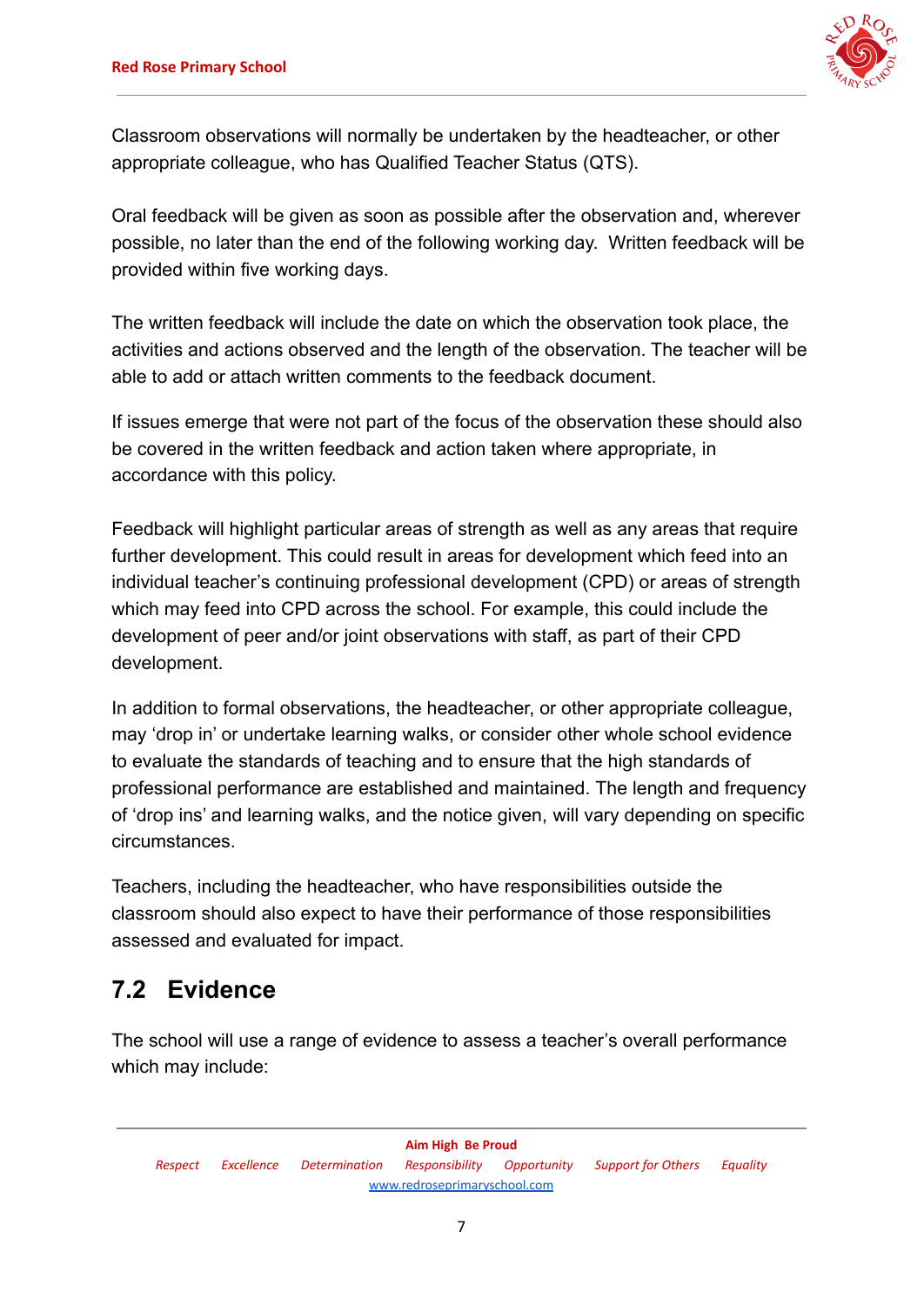

- Lesson observations:
- Observations and results from wider school activities and assessments;
- Learning walks;
- Pupils' performance and progress, including scrutiny of pupils' work;
- Pupil progress reviews;
- Quality of reports and other expected 'paperwork';
- Evidence of the wider contribution to the work of the school;
- Evidence of their impact on the effectiveness of other teachers or staff;
- Self assessment documentation;
- CPD records;
- Professional dialogue.

The range and level of evidence collected for appraisal and pay determination purposes will always be proportionate and minimise workload where possible.

## **9 Interim review meetings**

Appraisers should carry out interim review meetings with the appraisee at appropriate points during the appraisal period to discuss overall performance, including progress towards objectives and an assessment against the Teachers Standards and their job role and responsibilities. The teacher will have the opportunity to add their own comments to the interim review document. Objectives should be reviewed to ensure they are still relevant and amended as appropriate, in line with school circumstances and needs.

A template interim review meeting form is available on the extranet.

## **10 Raising concerns regarding a teacher's performance**

Where there are concerns about any aspects of the teacher's overall performance, including progress towards meeting objectives, meeting the Teachers Standards or effectively carrying out their job role and responsibilities, this should be raised with the teacher at the earliest opportunity. This will facilitate appropriate support being agreed and will minimise, wherever possible, a situation where a teacher's overall performance does not meet the required standards.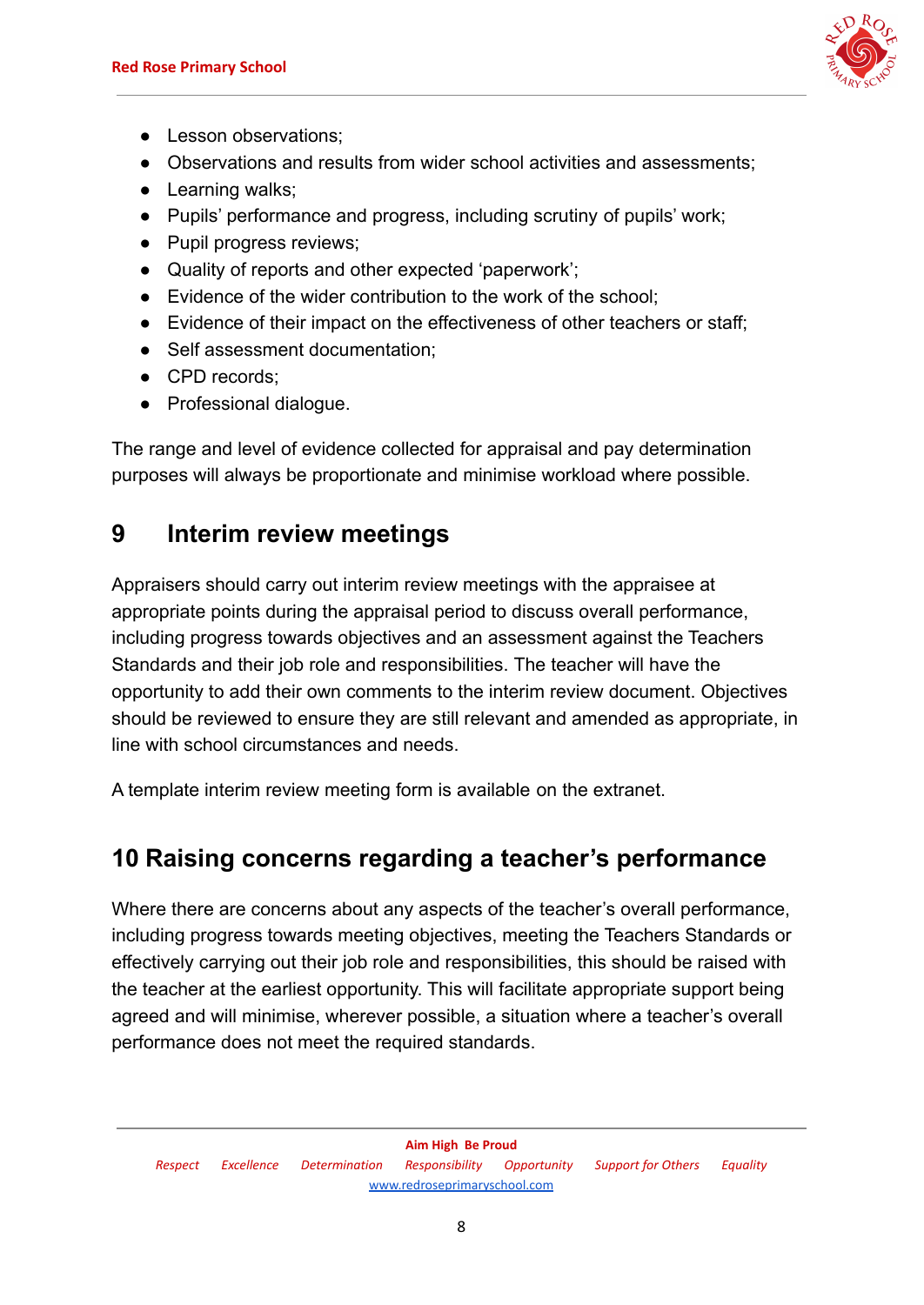

In the case of performance concerns regarding a headteacher a performance management governor(s) would undertake the process as appraiser.

As soon as performance concerns arise the appraiser will invite the teacher to an interim review meeting to:

- give clear feedback to the teacher about the nature and seriousness of the performance concerns;
- give the teacher the opportunity to comment and discuss the performance concerns;
- discuss and agree a support plan which:
	- sets clear required improvements;
	- details any support (e.g. coaching, mentoring, structured observations) that will be provided to help address the specific concerns;
	- sets timescales for review;
- explain the implications and process if no, or insufficient, improvement is made, e.g., impact on pay progression and potential move to formal Teacher Capability Policy.

The headteacher, or other appropriate colleague, may take on the appraiser responsibilities within the appraisal process, whilst a teacher's performance concerns are being addressed.

A template support plan is available on the extranet.

A review meeting with the teacher will be held at the end of the support plan period to discuss progress and to explain whether the required improvements have been made. Review comments should be recorded on the support plan.

If the appraiser is satisfied that the teacher has made sufficient improvement, the appraisal process will continue as normal, with any remaining issues continuing to be addressed though that process.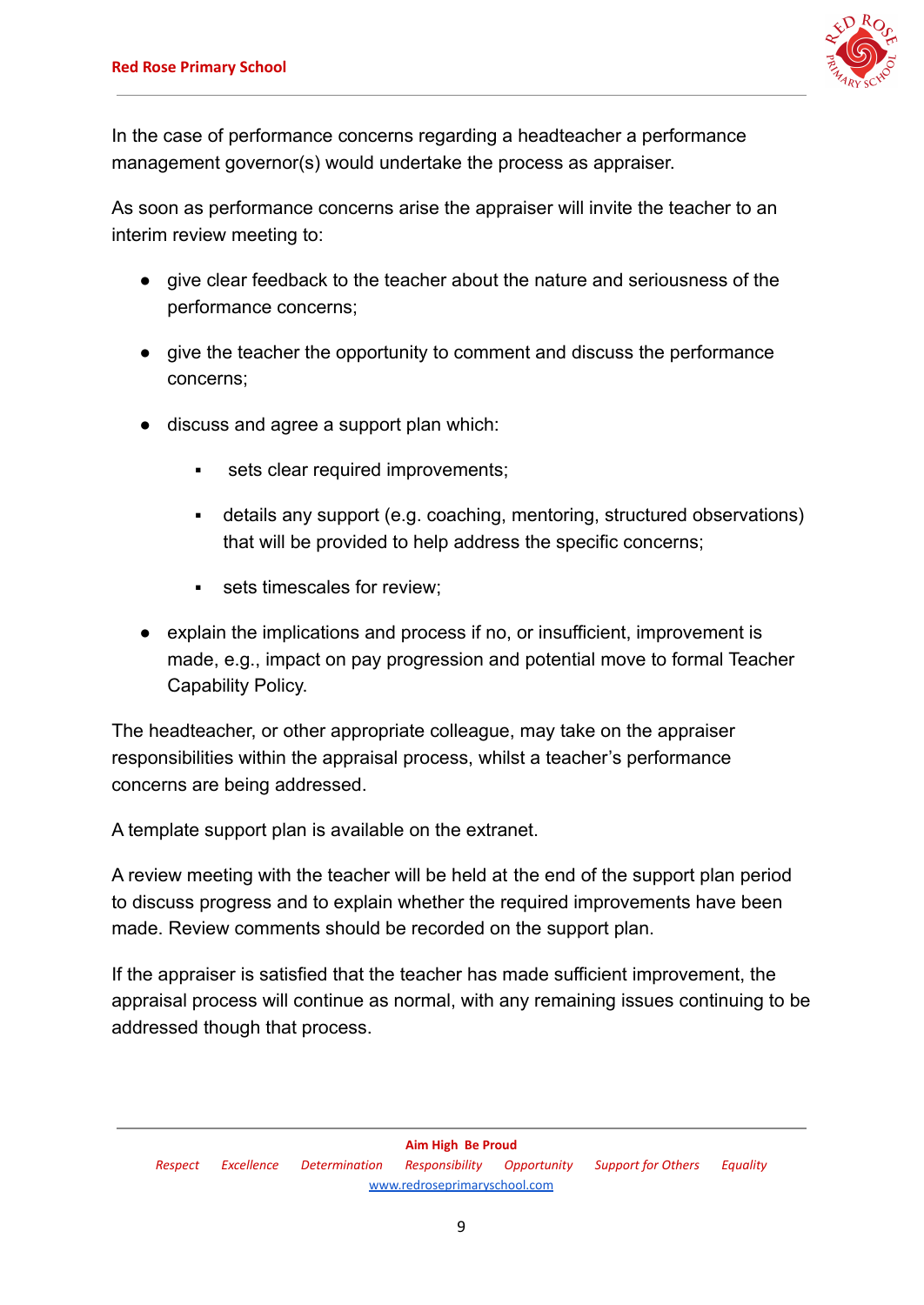

If the teacher does not sustain these improvements, the appraiser will determine whether it is appropriate to implement another support plan or to move to the formal Teacher Capability Policy.

If appraisers have any queries regarding this process they can contact the HR Advice and Support team for advice.

## **11 Transition to Teacher Capability Policy**

The school's Teacher Capability Policy sets out the arrangements that will apply where a teacher falls below the levels of competence that are expected of them.

If a teacher demonstrates serious performance concerns that have been unable to be resolved through the appraisal process, the teacher will be notified in writing that the appraisal policy will no longer apply and that their performance will now be managed under the school's Teacher Capability Policy. At this point the teacher will be invited to a stage 1 capability performance meeting with the headteacher, or other appropriate person, to discuss the concerns.

In the case of performance concerns regarding a headteacher a performance management governor(s) would undertake the process as appraiser.

It is recommended that the HR Advice and Support team is contacted for advice regarding the process prior to moving a teacher onto the Teacher Capability Policy.

# **12 Annual appraisal assessment**

Each teacher's overall performance will be formally assessed for each appraisal period and an appraisal review meeting will take place to discuss this assessment. When assessing the overall performance of the headteacher, the performance management governors must consult the external adviser e.g. School Leadership Adviser.

At the appraisal review meeting the appraiser must fully explain whether the teacher's overall performance meets the required standards, including whether they have met their performance objectives, have fully met the Teachers Standards and have effectively carried out their job role and responsibilities. In addition **Upper Pay**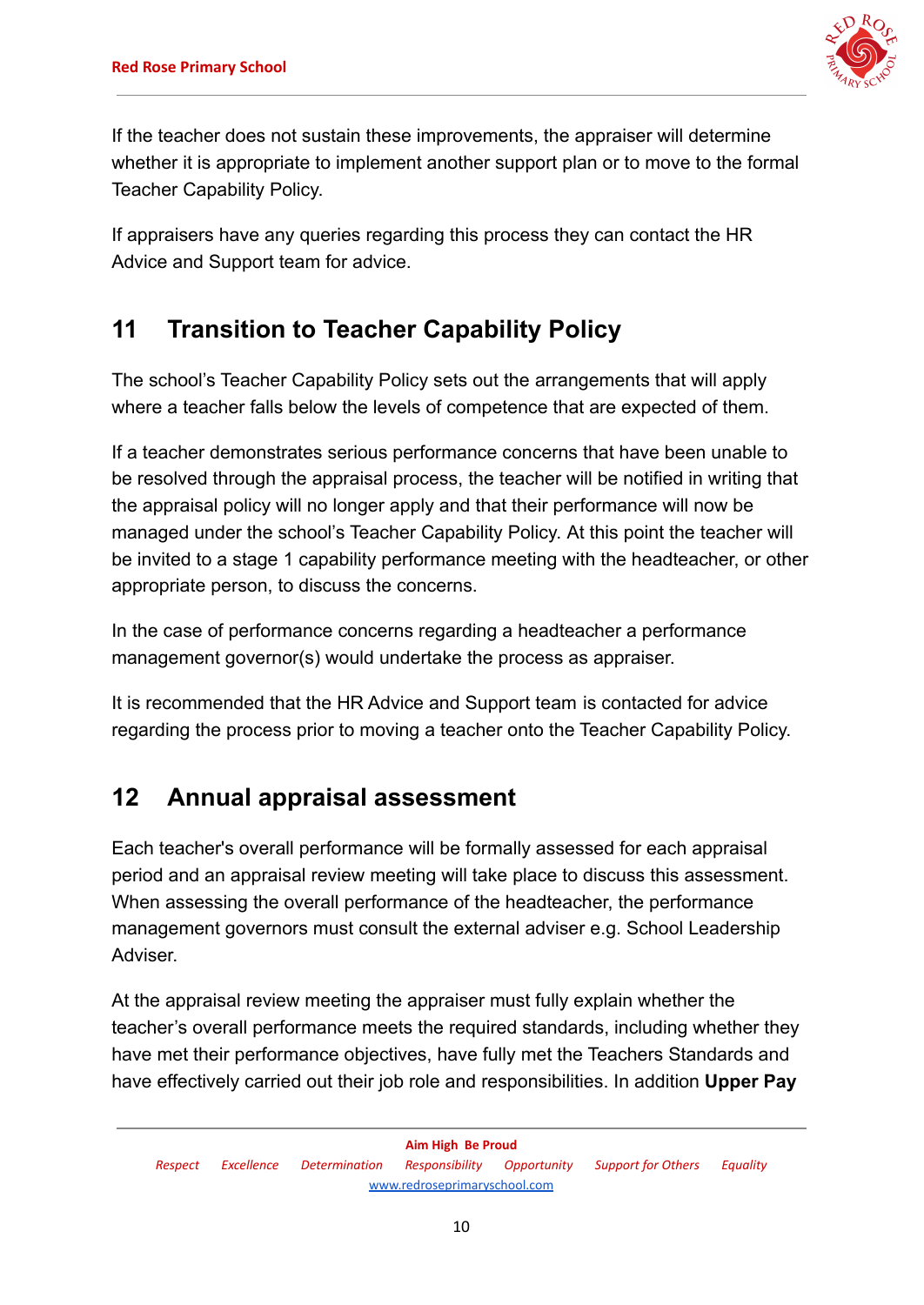

**Range teachers** will be assessed to determine whether they are **highly competent** in all of the Teachers Standards and that their achievements and contribution to the school has been **substantial** and **sustained.** Definitions within this school for substantial and sustained are included in the school's Teacher Pay Policy.

The appraiser should also discuss the pay recommendation where teachers are eligible to be considered for progression.

All pay recommendations will be based on the teacher's overall performance, including assessment against their objectives, the Teachers Standards and their role and responsibilities, and will be in accordance with the school's Teacher Pay Policy.

This assessment is the end point to the annual appraisal process, but teacher's overall performance and development priorities should be reviewed and addressed on a regular basis throughout the year during interim review meetings.

The teacher will receive a written report of their appraisal at the end of each appraisal period. In this school, teachers will receive their appraisal reports by 31 October (31 December for the headteacher). Teachers will have the opportunity to add their own comments to the appraisal report.

The appraisal report will include:

- details of the teacher's objectives for the appraisal period in question;
- an assessment of the teacher's overall performance, including assessment against their objectives, the Teachers Standards and of carrying out their role and responsibilities;
- an assessment of the teacher's professional development needs and identification of any action that should be taken to address them;
- *●* a recommendation on pay progression where appropriate.

A template teacher annual appraisal assessment report is available on the extranet.

The assessment of overall performance and of professional development needs will inform the planning process for the following appraisal period. The appraisal review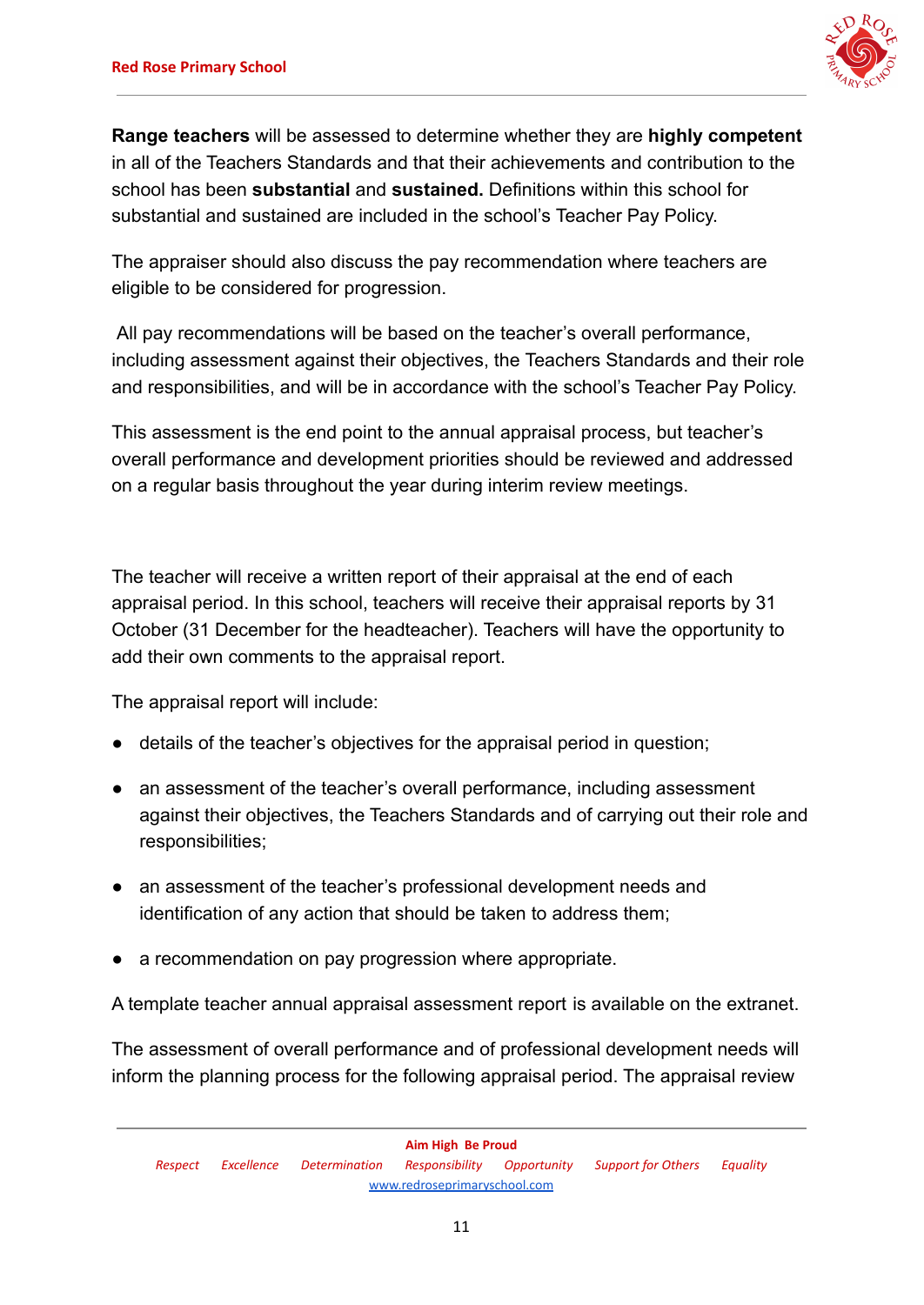

meeting at the end of the review period to assess overall performance may be combined with the appraisal meeting to set objectives for the coming appraisal period, or two separate meetings may take place, whichever is deemed appropriate by the appraiser.

# **13 General principles underlying this policy**

#### **13.1 Confidentiality**

The appraisal process will be treated with confidentiality and only shared with appropriate staff who input into the appraisal process. However, the desire for confidentiality does not override the need for the headteacher and governing body to quality assure the operation and effectiveness of the appraisal policy.

Information gathered during the observation will be used, as appropriate, for a variety of purposes including informing on school self-evaluation and school improvement strategies in accordance with the school's commitment to streamlining data collection and minimising bureaucracy and workload burdens on teachers. Every step should be taken to ensure anonymity of staff concerned in the use of such data.

#### **13.2 Consistency of treatment and fairness**

The governing body is committed to ensuring consistency of treatment and fairness. It will abide by all relevant equality legislation, including the duty to make reasonable adjustments for disabled teachers. The governing body is aware of the guidance on the Equality Act issued by the Department for Education.

#### **13.3 Definitions**

Unless indicated otherwise, all references to "teacher" include the headteacher.

Unless indicated otherwise, all references to "governing body" include committees, or individuals e.g. chair of governors/headteacher, who have been given delegated responsibility by the governing body.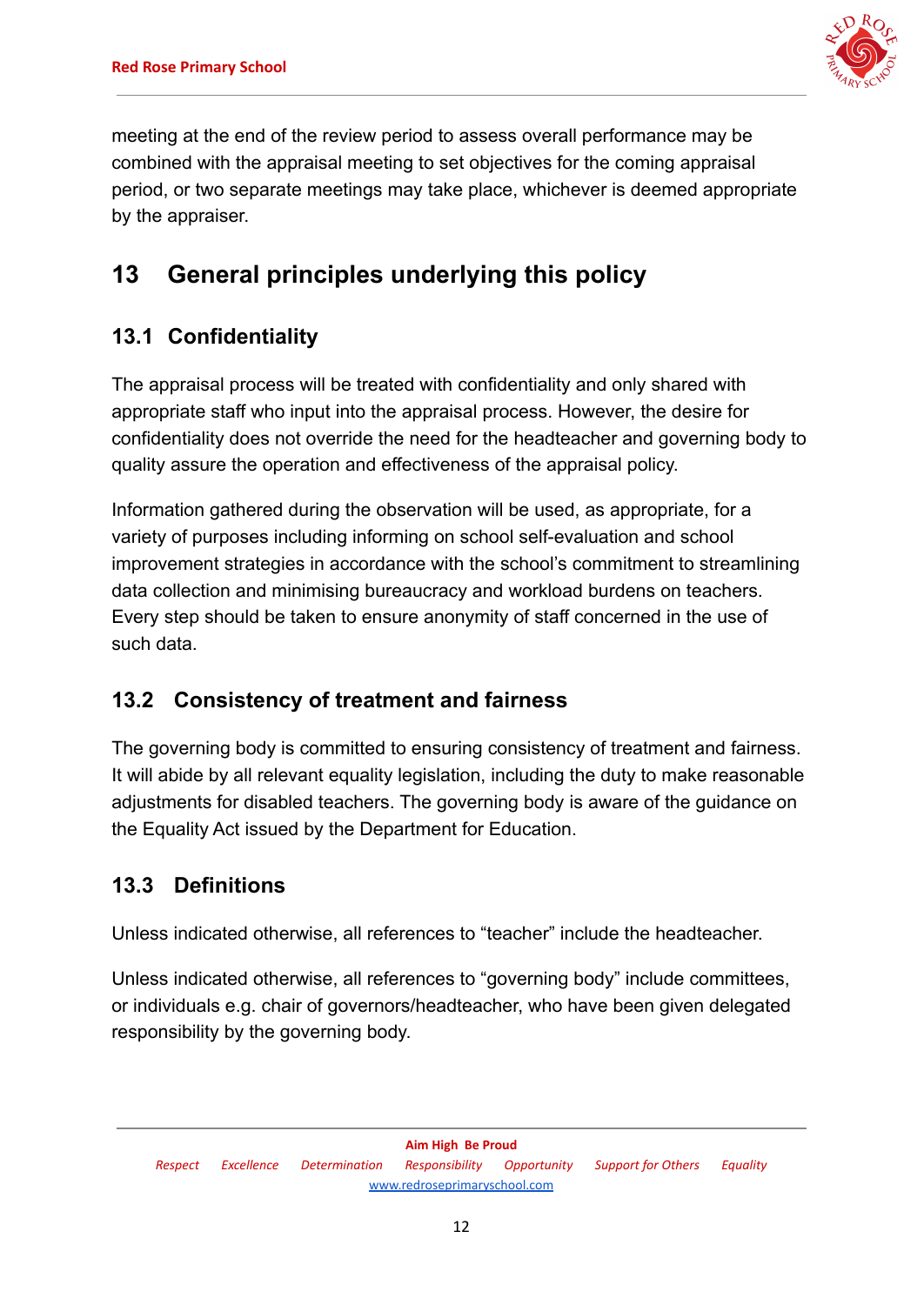

#### **13.4 Delegation**

Normal rules apply in respect of the delegation of functions by governing bodies, headteachers and local authorities.

#### **13.5 Monitoring and evaluation**

The governing body will monitor the operation and effectiveness of the school's Teacher Appraisal Policy. This will include ensuring that the appraisal process minimises the impact on workload for all parties involved.

The school should have an appropriate moderation system in place to ensure consistent and fair treatment during the appraisal process. This system will ensure all appraisers are working to the same standards when setting objectives and assessing overall performance and that the Public Sector Equality Duty (section 149 of the Equality Act 2010) is fully met to ensure that discrimination does not occur. This may include the headteacher or an appropriate colleague moderating all, or a sample of, the performance objectives and pay recommendations for all teachers to ensure consistency of approach and expectation between different appraisers.

A summary of the DfE advice on responsibilities in appraisal and determining pay progression is available on the extranet.

#### **13.6 Retention**

The governing body and headteacher will ensure that all written appraisal records are retained and stored in a secure place in line with the school's retention policy/procedures.